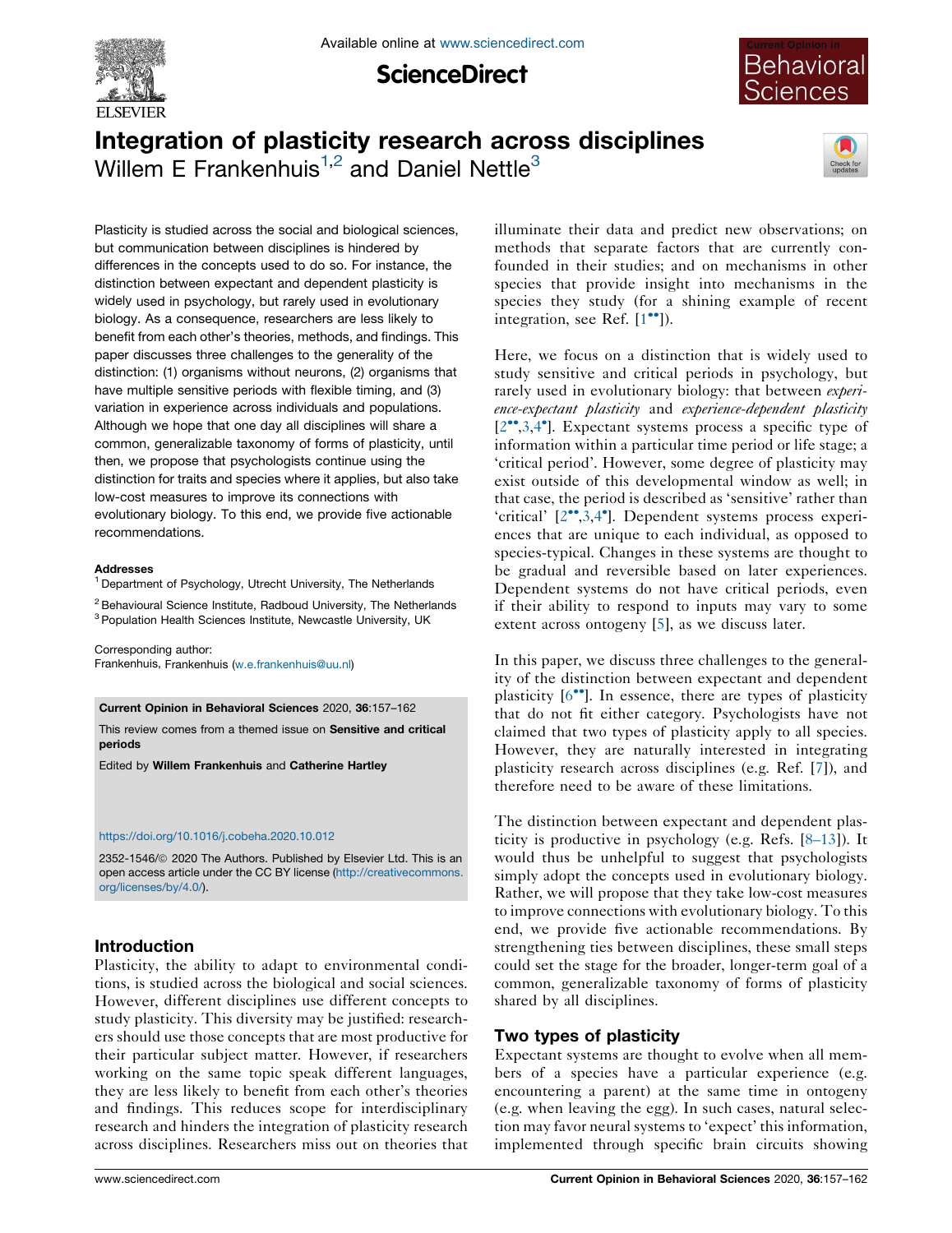<span id="page-1-0"></span>heightened neuroplasticity. When an organism encounters the relevant experience, major and rapid changes occur in the brain, which are difficult or impossible to reverse based on subsequent experience (Table 1). Consider filial imprinting: once a chick has imprinted on its mother, it will lose the ability to form parent-offspring attachment with other adults [\[14](#page-4-0)]. If the system is deprived of this input (e.g. visual animals being reared in the dark), it may lose the capacity to develop normally [\[15](#page-4-0)].

Dependent systems, by contrast, process a broad range of information  $[2^{\bullet\bullet},3,4^\bullet]$  $[2^{\bullet\bullet},3,4^\bullet]$  $[2^{\bullet\bullet},3,4^\bullet]$ . These systems form and prune new synaptic connections in response to specific situations, and which occur over the course of individual lives, as opposed to at a specific time. Nonetheless, the degree of plasticity of dependent systems may vary across ontogeny. For instance, if a given object or event is especially common or relevant, neural systems may become specialized, or fine-tuned, for processing it (e.g. efficiently processing the features of phonemes or faces), at a cost to their ability to process other types of stimuli [[16\]](#page-4-0). Such specialization processes are typically gradual and reversible based on later experiences (Table 1). Accordingly, dependent systems tend to retain the capacity to recover from deprivation.

Despite their differences, expectant and dependent plasticity may co-occur in a single system. For instance, a system may 'expect' linguistic communication of a certain general type to exist, but use dependent plasticity to acquire details of the particular language (e.g. learning irregular forms).

The distinction also provides a heuristic for research by suggesting that certain features of plasticity tend to go together. For instance, sensitivity to a specific input at a particular time is likely followed by major and rapid changes in the brain. Understanding such associations is key from an applied perspective. Expectant systems have windows of vulnerability and opportunity during which interventions have the most impact. For some traits in some species, researchers are able to modify the timing and duration of such windows, and to 'reopen' windows that had already 'closed', through pharmacological or

experiential manipulation. Such work has the potential to inform interventions that help to erase neural signatures of psychosocial trauma [\[17](#page-4-0)] and physical impairment  $[18^\bullet]$  $[18^\bullet]$ .

The distinction between expectant and dependent plasticity has advanced insight into the mechanisms of plasticity [[15,18](#page-4-0) ,[19\]](#page-4-0). One might therefore be surprised to learn this distinction is rarely used in evolutionary biology (for an exception, see Ref. [\[20](#page-4-0)]). This is likely because there are challenges to applying the distinction across the full tree of life. As we will see, some of these challenges are more easily resolved than others.

### Organisms without neurons

Plants do not have neurons. Nor do some animals (e.g. sponges, sea urchins). However, these organisms do have systems of plasticity that produce critical and sensitive periods in development  $[21-24]$ . The distinction between expectant and dependent plasticity does not apply to these organisms, however, if we view neural mechanisms as essential features. This leads to missing opportunities for integration. For instance, the adaptive reasons for sensitive periods in brainy and brainless organisms may be similar, and there might be similarities in their functioning. For instance, plasticity may decline once organisms have acquired enough information about the current conditions  $[6\text{°}^\bullet, 25, 26]$  $[6\text{°}^\bullet, 25, 26]$ .

Evolutionary biologists often define 'sensitive periods' in a way that decouples function and mechanism, as a time period or life stage in which experience shapes a trait to a larger extent than the same experience does in other developmental stages [[25\]](#page-4-0). This definition does not specify physiological mechanisms, which vary between species  $[6^{\bullet\bullet},25]$  $[6^{\bullet\bullet},25]$ . It also includes sensitive and critical periods in morphological development. Such periods may involve physiological reorganization, which is not necessarily neural, triggered by specific experiences occurring at particular times (e.g. predator-induced defensives in prey species, such as growth of neck spines in *Daphnia* [\[27](#page-4-0)]).

In sum: critical and sensitive periods in non-neural systems may have features in common with expectant systems, but the distinction between expectant and

Table?1

The features of experience-expectant and experience-dependent plasticity, as they are typically represented in the literature. There are minor variations in the way these terms are used in different publications

|             | Experience-expectant plasticity | Experience-dependent plasticity |
|-------------|---------------------------------|---------------------------------|
| Evolution   | Species-typical experience      | Individual-specific experience  |
|             | Particular type of information  | Variety of information types    |
|             | Time limited                    | At all points in ontogeny       |
| Development | Heightened neuroplasticity      | Non-heightened neuroplasticity  |
|             | Major, rapid changes to brain   | Gradual formation of synapses   |
|             | Hard to reverse                 | Easier to reverse               |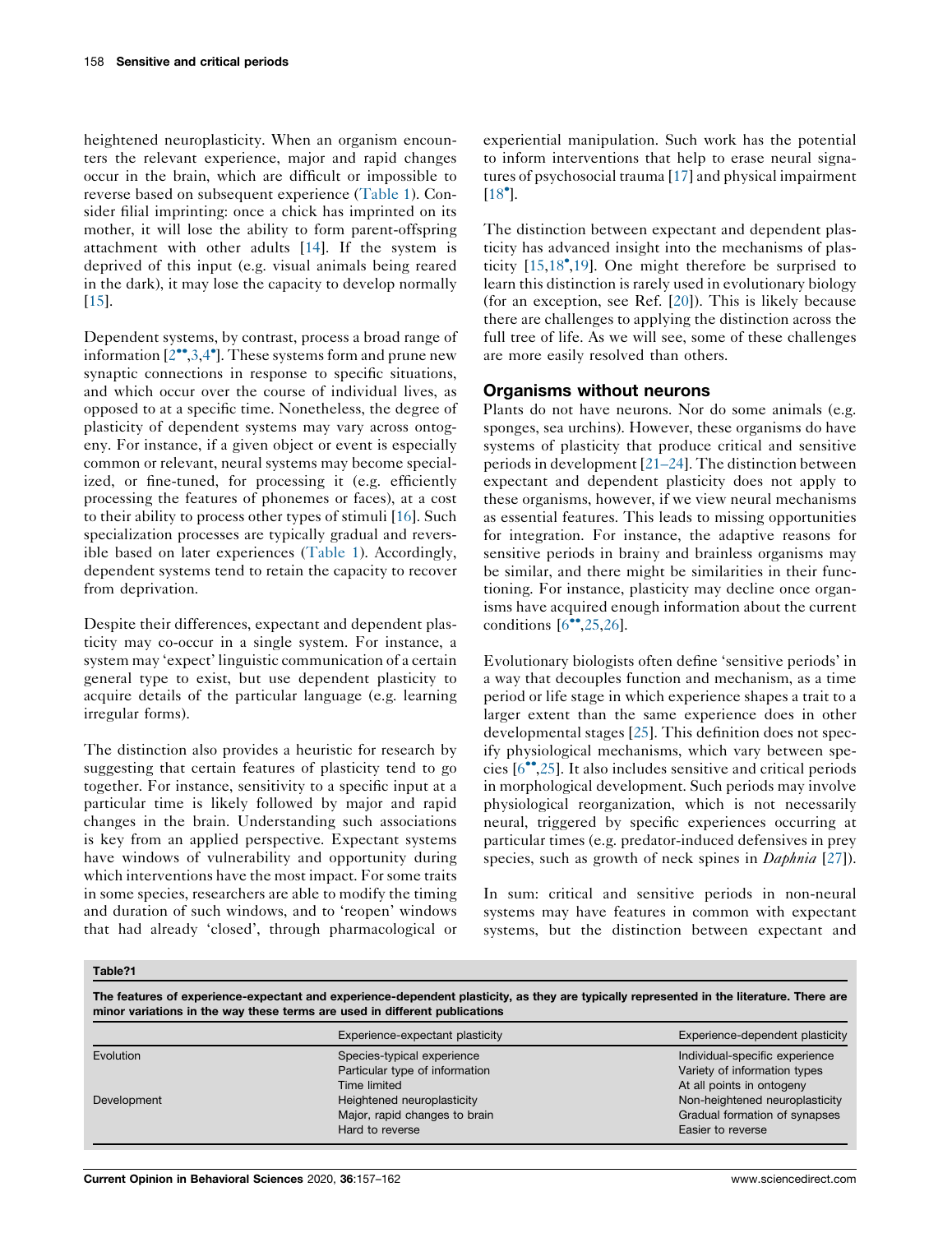dependent plasticity does not capture these systems. This issue, however, can be resolved easily: we may consider neural mechanisms a 'nonessential feature' that only applies when we are dealing with neural systems. In [Table](#page-1-0) 1, this would require two simple changes: replacing 'neuroplasticity' with 'plasticity' in row four (so it reads: 'heightened plasticity' and 'non-heightened plasticity'), and replacing 'brain' and 'synapses' with 'phenotypes' in row five (so it reads: 'major, rapid changes to phenotypes' and 'gradual formation of phenotypes').

## Multiple sensitive periods with flexible timing

The next time you peek into an aquarium, you are likely to see goby fish. These fish have small-to-medium sized ray fins, large heads, and tapered bodies. In nature, goby fish live in freshwater, brackish, and marine environments, where they display amazing abilities. Specifically, they are able to change sex. Goby fish live in groups of females (harem) with a single dominant male. If this male is lost from the group (e.g. dies, gets badly injured), one of the adult females (usually the largest) changes her sex to become male of the group. This sex change involves major coordinated changes across multiple biological systems, including anatomical, neuroendocrine, and behavioral axes [\[28](#page-4-0)]. There are other factors that can induce sex change in goby fish (e.g. reaching a critical age or size), and also other animals capable of changing sex (e. g. amphibians [[29\]](#page-4-0)). Sex reversals have some features that we think of as 'experience-expectant', but other features that do not fit this category, and which fit better with 'experience-dependent'.

First, in contrast to expectant plasticity, sex change may occur at nearly all points in development [[28,30](#page-4-0)]. It is induced by a specific event rather than a given ontogenetic stage. The loss of a dominant male may occur at any time (e.g. due to predation or infection). Therefore, the system has evolved to 'expect' the loss of a dominant male, responding to this specific cue with a major phenotypic reorganization, but the developmental timing of this response is flexible. This raises the question whether other animals — which experience fitness-relevant changes to their contexts at unpredictable intervals that can reliably be detected — are also able to have multiple sensitive periods with flexible timing.

Second, in contrast to expectant plasticity, individuals may change their sex multiple times during their lifetimes [\[31](#page-4-0),[32](#page-4-0)]. Such bidirectional sex change shows the effects of a sex change may not be lasting. Todd *et al.* [\[28\]](#page-4-0) note: "Sexual fate is no longer seen as an irreversible deterministic switch set during early embryonic development but as an ongoing battle for primacy between male and female developmental trajectories. That sexual fate is not final and must be actively maintained via continuous suppression of the opposing sexual network creates the potential for flexibility into adulthood" (p. 223). Some other features

of sex change, however, do fit expectant plasticity. For instance, sex change is triggered by a specific cue (e.g. changes in social structure, and in some species, reaching a critical age or size), rather than extensive exposures, and involves a major reorganization of the phenotype.

In sum: sex reversal has some properties of expectant plasticity (e.g. a specific cue triggers a major reorganization of the phenotype), and others of dependent plasticity (e.g. reversals can occur at nearly all points in development and multiple times over the life course in sequentially hermaphroditic fish). Other properties do not fit either type of plasticity. For instance, in the absence of the cue, loss of a dominant male, the system develops into a female, rather than breaking down (as an expectant system might), or becoming recruited by other inputs(as a dependent system might). We think these challenges are difficult to resolve. This would require dropping or modifying several essential properties of expectant systems (in [Table](#page-1-0) 1, rows three and six).

## Variation in experience across individuals and populations

Expectant plasticity is thought to result from experience shared by all members of a species ([Table](#page-1-0) 1). However, different populations of the same species often vary in their levels of plasticity. Consider soapberry bugs. Males from Oklahoma are able to adjust their level of mate guarding adaptively based on the sex ratio they experienced earlier in their lives [[33](#page-4-0)]. If there are many females, they guard their mates less; it is easier to find a new mate and their mate is unlikely to findanewmale.Males fromFlorida, by contrast, are not able to adjust their level of mate guarding. They have not evolved to 'expect' variation in the local sex ratio. Over evolutionary time, the Oklahoma population has been exposed to rapid fluctuations in the local sex ratio (due to thunderstorms, which are more likely to kill females), but the Florida population has not. As there is barely gene flow between these populations, their differences in plasticity remain stable over time [[34](#page-4-0)].

Thus, expectant plasticity does not need to be shared by all, or even by most, members of a species. This challenge is easily resolved by viewing expectant plasticity as a feature of populations (i.e. a number of organisms of the same species who live in the same geographical range and are capable of interbreeding), rather than species. In [Table](#page-1-0) 1, this requires a minor change: changing the left column of row one from 'species-typical experience' to 'population-typical experience'.

Even within a single population, not all individuals need to be exposed to a given experience for expectant plasticity to evolve. It is sufficient for a proportion of the population to have the experience in each generation [[35](#page-4-0),[36\]](#page-5-0). For instance, some individuals may never be exposed to a predator. However, because the costs of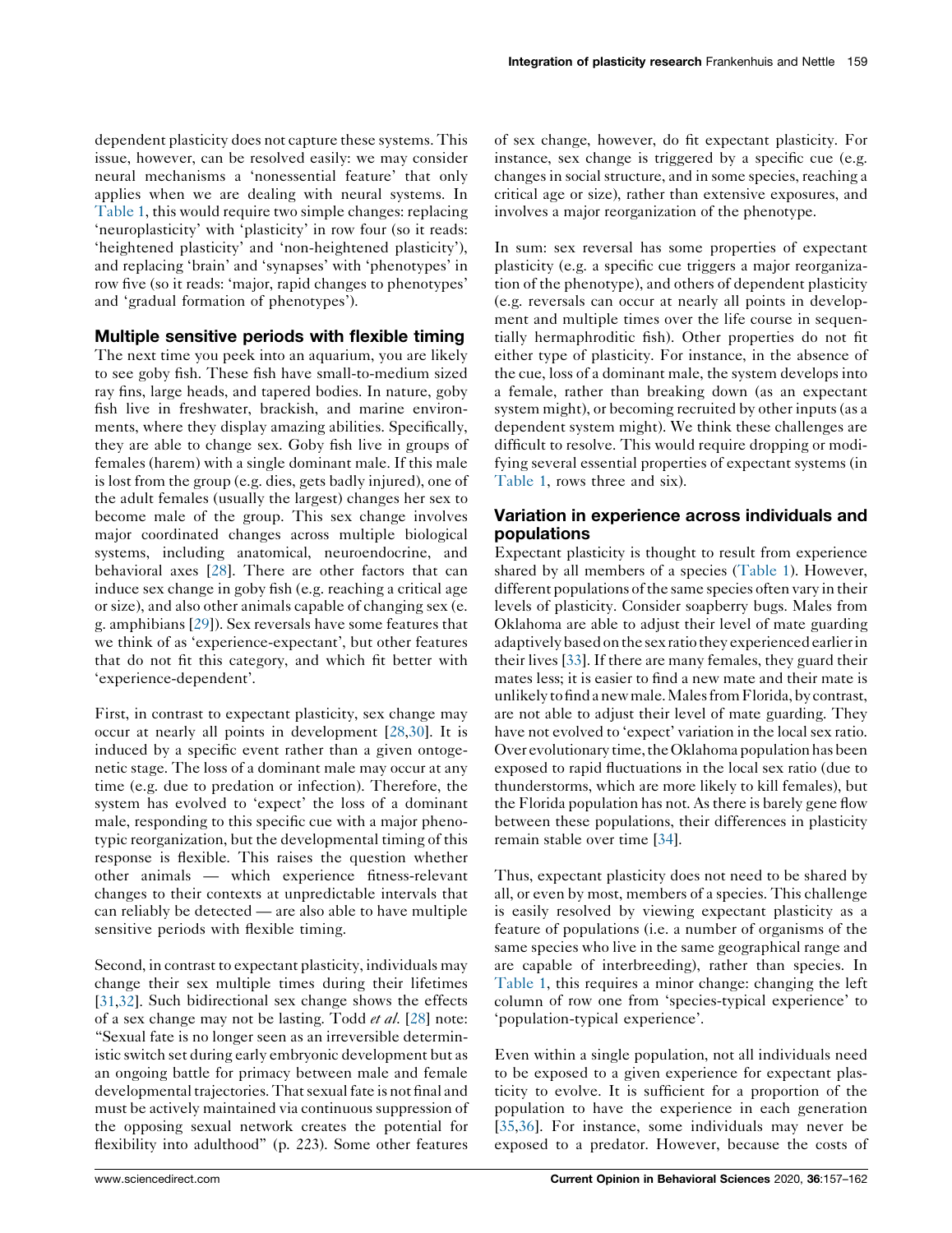<span id="page-3-0"></span>getting killed are high, the entire population might evolve to 'expect' predators. This issue blurs the distinction species-typical (or population-typical) experiences and individual-specific experience. It can be resolved either by dropping the first row from [Table](#page-1-0) 1, or by revising it to stating that plasticity is expectant if all individuals in a population are able to developmentally adapt to (rather than have) the relevant experience. This solution is imperfect, too, because in some conditions natural selection might favor populations in which some individuals are plastic, in an expectant way, and others not. On the positive side, this challenge illustrates scope for synergy: theories from evolutionary biology may shed light on individual differences in plasticity within human populations (Ref. [37 ]; for a formal [model,](#page-5-0) see Ref. [[38\]](#page-5-0); for statistical challenges to documenting 'differential susceptibility', see Ref. [[39\]](#page-5-0)).

# **Conclusion**

We have argued that the distinction between expectant and dependent plasticity does not apply across the full tree of life. We have shown that there are many organisms that show only some of the properties of expectant plasticity, but not other features; or which have a mixture of the two types of plasticity; or, which fit neither type. The distinction is a useful heuristic for traits in species where it applies, but is limited in scope. This is not, however, how it is usually depicted in the literature.

So how do we proceed? Although we hope that one day all disciplines will share a common, generalizable taxonomy of forms of plasticity, until then, we propose that psychologists keep using the distinction when it fits a particular trait (e.g. filial or sexual imprinting) in a particular species(e.g. humans, rodents). However, in cases where it does not fit well, such as when considering hypotheses that might apply across the full tree of life, researchers could use constructs from evolutionary biology. For instance, they could define a 'sensitive period' as a window in which experience shapes a trait to a larger extent than the same experience does in other windows [\[25](#page-4-0)]. By decoupling function and mechanism, such a broad definition fosters the discovery of general principles in plasticity; for instance, based on the benefits and costs of being more or less plastic at different life stages, as a function of environmental conditions [[40–42\]](#page-5-0).

Using a broader definition of sensitive periods, however, will not be enough to ensure that research by psychologists is disseminated into evolutionary biology. To this end, we list five actionable recommendations. This list is not exhaustive, but it provides a start. Psychologists could:

• Include a section in their papers that uses broader terminology (e.g. phenotypic plasticity), and which highlights links to other organisms and other disciplines;

- Invite evolutionary biologists to present at psychology conferences (e.g. a keynote on sensitive and critical periods by a researcher studying non-human animals rarely represented at psychology conferences, such as insects or fish);
- Present their research at meetings attended by evolutionary biologists, as they are just as interested in humans as they are in other animals;
- Write a review paper for an interdisciplinary journal read by both communities (e.g. Proceedings of the Royal Society B, Evolution and Human Behavior);
- Tag organizations for evolutionary biologists when disseminating research on social media (e.g. on Twitter: [@EES\\_update,](http://@EES_update) [@BehavEcolPapers,](http://@BehavEcolPapers) [@EvolHumBehav](http://@EvolHumBehav)).

Of course, it would be possible to compile a similar list for evolutionary biologists, which could help dissemination and understanding of ideas and findings from that field into psychology. In the future, we should strive for infrastructure that bridges not only psychology and evolutionary biology, but which also connects these fields to the other sciences, advancing consilience, i.e. the integration of all sciences. Our paper offers a small step in this direction.

# Funding

WEF's research has been supported by the Netherlands Organization for Scientific Research (V1.Vidi.195.130), the James S. McDonnell Foundation (220020502), and the Jacobs Foundation (2017 1261 02). DN's research has been supported by the European Research Council (ERC) under the European Union's Horizon 2020 research and innovation programme (grant agreement No AdG 666669, COMSTAR).

# Conflict of interest statement

The first author of this manuscript, Willem Frankenhuis, is co-editor of the special issue on 'Sensitive and critical periods' for which this paper has been submitted.

## Acknowledgements

We thank Ethan Young, Nicole Walasek, and an anonymous reviewer, for providing comments that improved this manuscript, and Esther Weijman for help with formatting.

### References and recommended reading

Papers of particular interest, published within the period of review, have been highlighted as:

- of special interest
- •• of outstanding interest
- 1. Snyder-Mackler N, Burger JR, Gaydosh L, Belsky DW,
- $\ddot{\phantom{0}}$ Noppert GA, Campos FA, Bartolomucci A, Yang YC, Aiello AE, O'Rand A et al.: Social determinants of health and survival in humans and other animals. Science 2020, 368:eaax9553 [http://](http://dx.doi.org/10.1126/science.aax9553) [dx.doi.org/10.1126/science.aax9553](http://dx.doi.org/10.1126/science.aax9553)

This paper discusses decades of research on the social determinants of health and survival in humans and other social mammals. It exemplifies the scientific knowledge and applied value gained when integrating plasticity research across species.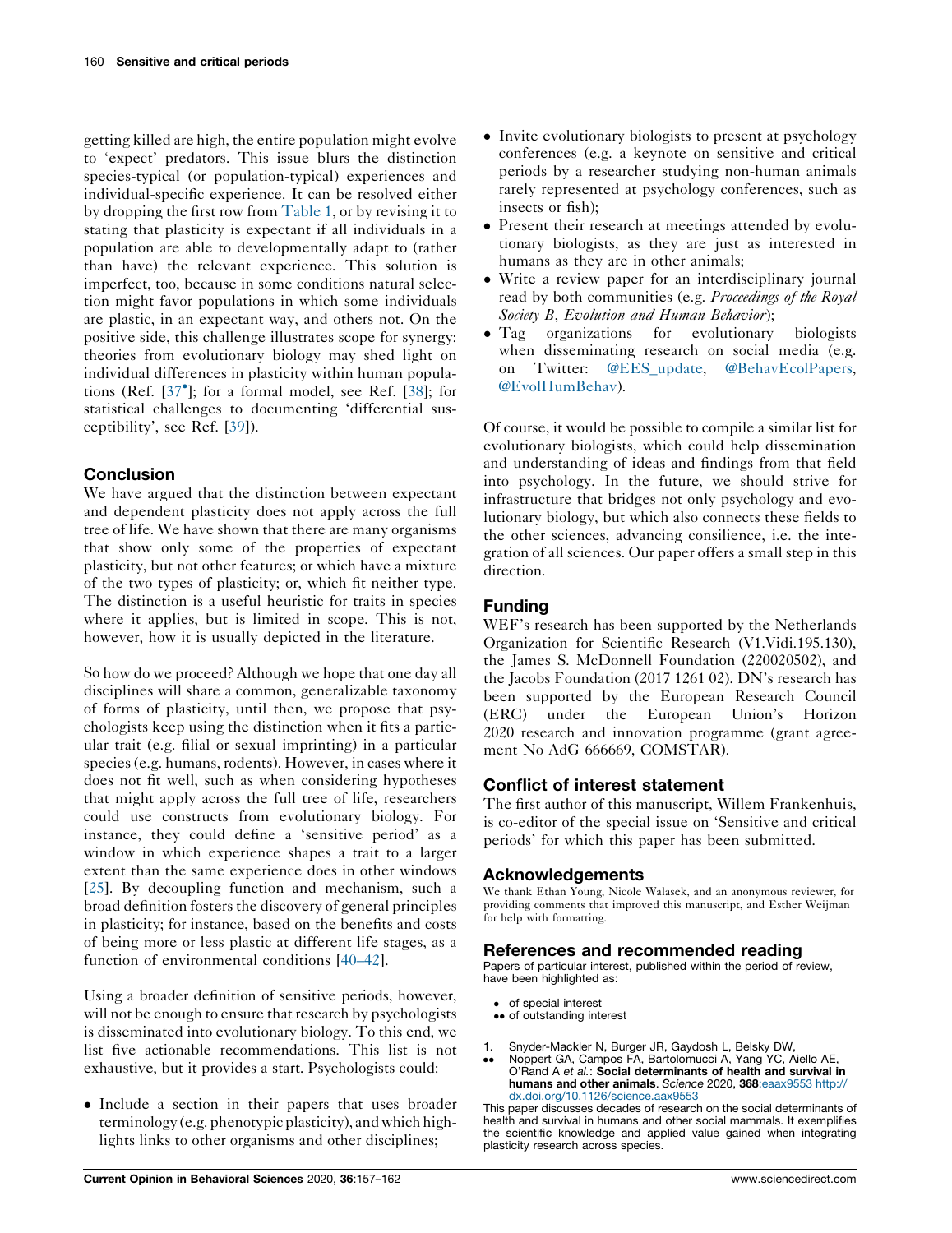<span id="page-4-0"></span>2.  $\ddot{\phantom{0}}$ Gabard-Durnam LJ, McLaughlin KA: **Do sensitive periods exist**<br>**for exposure to adversity?** *Biol Psychiatry* 2019, **85**:789-791 <http://dx.doi.org/10.1016/j.biopsych.2019.03.975>

This paper offers a discussion of current thinking about the distinction between experience-expectant and experience-dependent plasticity. It explains how this distinction serves as a basis for theory and empirical research on the effects of early adversity throughout the lifespan.

- 3. Greenough WT, Black JE, Wallace CS: Experience and brain development. Child Dev 1987, 58:539-559 [http://dx.doi.org/](http://dx.doi.org/10.2307/1130197) [10.2307/1130197.](http://dx.doi.org/10.2307/1130197)
- 4. .<br>. Nelson CA, Gabard-Durnam LJ: Early adversity and critical periods: neurodevelopmental consequences of violating the expectable environment. Trends Neurosci 2020, 43:133-143

<http://dx.doi.org/10.1016/j.tins.2020.01.002> This paper argues that adverse events constitute a violation of the expectable environment in humans. It discusses research showing that if adverse events occur during a critical period of brain development, the detrimental effects of early adversity are likely to be long lasting.

- 5. Thompson A, Steinbeis N: Sensitive periods in executive function development. Curr Opin Behav Sci 2020, 36:98-105 [http://dx.doi.org/10.1016/j.cobeha.2020.08.001.](http://dx.doi.org/10.1016/j.cobeha.2020.08.001)
- 6.  $\bullet\bullet$ Frankenhuis WE, Walasek N: Modeling the evolution of sensitive periods. Dev Cogn Neurosci 2020, 41:100715 [http://dx.doi.org/](http://dx.doi.org/10.1016/j.dcn.2019.100715) [10.1016/j.dcn.2019.100715](http://dx.doi.org/10.1016/j.dcn.2019.100715)

This paper reviews progress in understanding the evolution of sensitive periods. It discusses the tenets and predictions of mathematical models, in relation to empirical research on humans and other animals; as well as future work needed to improve the bridge between theory and data.

- 7. Sullivan RM, Opendak M: Defining immediate effects of sensitive periods on infant neurobehavioral function. Curr Opin Behav Sci 2020, 36:106-114 [http://dx.doi.org/10.1016/j.](http://dx.doi.org/10.1016/j.cobeha.2020.08.006) [cobeha.2020.08.006.](http://dx.doi.org/10.1016/j.cobeha.2020.08.006)
- 8. Callaghan B, Meyer H, Opendak M, van Tieghem M, Harmon C, Li A, Lee F, Sullivan R, Tottenham N: The developmental ecology **of fear neurobiology across development**. *Annu Rev Clin*<br>*Psychol 2*019, 15:345-369 [http://dx.doi.org/10.1146/annurev](http://dx.doi.org/10.1146/annurev-clinpsy-050718-095727)[clinpsy-050718-095727](http://dx.doi.org/10.1146/annurev-clinpsy-050718-095727).
- Dunn EC, Soare TW, Zhu Y, Simpkin AJ, Suderman MJ, Klengel T, Smith ADAC, Ressler KJ, Relton CL: Sensitive periods for the effect of childhood adversity on DNA methylation: results from a prospective, longitudinal study. Biol Psychiatry 2019, 85:838- 849 <http://dx.doi.org/10.1016/j.biopsych.2018.12.023>.
- 10. Hodel AS: Rapid infant prefrontal cortex development and sensitivity to early environmental experience. Dev Rev 2018, 48:113-144 <http://dx.doi.org/10.1016/j.dr.2018.02.003>.
- 11. Lindenberger U, Lövdén M: Brain plasticity in human lifespan development: the exploration–selection–refinement model. **Annu Rev Dev Psychol 2019, 1**:197-222 [http://dx.doi.org/10.1146/](http://dx.doi.org/10.1146/annurev-devpsych-121318-085229)<br>[annurev-devpsych-121318-085229.](http://dx.doi.org/10.1146/annurev-devpsych-121318-085229)
- 12. McLaughlin KA, Weissman D, Bitrán D: Childhood adversity and neural development: a systematic review. Annu Rev Dev Psychol 2019, 1:277-312 [http://dx.doi.org/10.1146/annurev](http://dx.doi.org/10.1146/annurev-devpsych-121318-084950)[devpsych-121318-084950](http://dx.doi.org/10.1146/annurev-devpsych-121318-084950).
- 13. Sumner JA, Colich NL, Uddin M, Armstrong D, McLaughlin KA: Early experiences of threat, but not deprivation, are associated with accelerated biological aging in children and adolescents. Biol Psychiatry 2019, 85:268-278 [http://dx.doi.org/](http://dx.doi.org/10.1016/j.biopsych.2018.09.008) [10.1016/j.biopsych.2018.09.008](http://dx.doi.org/10.1016/j.biopsych.2018.09.008).
- 14. Martinho-Truswell A, McGregor B, Kacelnik A: Ducklings imprint **on chromatic heterogeneity**. *Anim Cogn 2*019, **22**:769-775<br>[http://dx.doi.org/10.1007/s10071-019-01273-2.](http://dx.doi.org/10.1007/s10071-019-01273-2)
- 15. Knudsen EI: Sensitive periods in the development of brain and behavior. J Cogn Neurosci 2005, 16:1412-1425 [http://dx.doi.org/](http://dx.doi.org/10.1162/0898929042304796) [10.1162/0898929042304796.](http://dx.doi.org/10.1162/0898929042304796)
- 16. Pascalis O, Fort M, Quinn PC: Development of face processing: **are there critical or sensitive periods?** *Curr Opin Behav Sci*<br>2020, **36**:7-12 [http://dx.doi.org/10.1016/j.cobeha.2020.05.005.](http://dx.doi.org/10.1016/j.cobeha.2020.05.005)
- 17. Hensch TK, Bilimoria PM: Re-opening windows: [manipulating](http://refhub.elsevier.com/S2352-1546(20)30157-1/sbref0085) critical periods for brain [development](http://refhub.elsevier.com/S2352-1546(20)30157-1/sbref0085). Cerebrum 2012, 11.

18. Hensch TK, Quinlan EM: Critical periods in amblyopia. Vis  $\bullet$ Neurosci 2018, 35:E014 [http://dx.doi.org/10.1017/](http://dx.doi.org/10.1017/S0952523817000219) [S0952523817000219](http://dx.doi.org/10.1017/S0952523817000219)

This paper argues that plasticity is not simply lost with age, but rather is actively constrained by the developmental upregulation of molecular 'brakes'. Lifting these brakes enhances plasticity in the adult visual cortex. This mechanism can be used to promote recovery from amblyopia.

- 19. Takesian AE, Hensch TK: Balancing plasticity/stability across brain development. Prog Brain Res 2013, 207:3-34 [http://dx.doi.](http://dx.doi.org/10.1016/B978-0-444-63327-9.00001-1) [org/10.1016/B978-0-444-63327-9.00001-1.](http://dx.doi.org/10.1016/B978-0-444-63327-9.00001-1)
- Jernigan CM, Halby R, Gerkin RC, Sinakevitch I, Locatelli F, Smith BH: Experience-dependent tuning of early olfactory processing in the adult honey bee, Apis mellifera. J Exp Biol 2020, 223:jeb206748 [http://dx.doi.org/10.1242/jeb.206748.](http://dx.doi.org/10.1242/jeb.206748)
- 21. Colgren J, Nichols SA: The significance of sponges for comparative studies of developmental evolution. Wiley Interdiscip Rev Dev Biol 2019, 9:e359 [http://dx.doi.org/10.1002/](http://dx.doi.org/10.1002/wdev.359) [wdev.359](http://dx.doi.org/10.1002/wdev.359).
- 22. Ettensohn CA, Kitazawa C, Cheers MS, Leonard JD, Sharma T: Gene regulatory networks and developmental plasticity in the early sea urchin embryo: alternative deployment of the skeletogenic gene regulatory network. Development 2007, 134:3077-3087 [http://dx.doi.org/10.1242/dev.009092.](http://dx.doi.org/10.1242/dev.009092)
- 23. Padilla DK, Savedo MM: A systematic review of [phenotypic](http://refhub.elsevier.com/S2352-1546(20)30157-1/sbref0115) plasticity in marine [invertebrate](http://refhub.elsevier.com/S2352-1546(20)30157-1/sbref0115) and plant systems. In [Advances](http://refhub.elsevier.com/S2352-1546(20)30157-1/sbref0115) in Marine Biology, , vol 65. Edited by Lesser M. Academic Press; 2013:67-94.
- 24. Strathmann RR, Fenaux L, Strathmann MF: Heterochronic developmental plasticity in larval sea urchins and its implications for evolution of nonfeeding larvae. Evolution 1992, 46:972-986 <http://dx.doi.org/10.2307/2409750>.
- 25. Fawcett TW, Frankenhuis WE: Adaptive explanations for<br>sensitive periods in development. Front Zool 2015, 12:S3 [http://](http://dx.doi.org/10.1186/1742-9994-12-S1-S3) [dx.doi.org/10.1186/1742-9994-12-S1-S3](http://dx.doi.org/10.1186/1742-9994-12-S1-S3).
- 26. Reh RK, Dias BG, Nelson CA, Kaufer D, Werker JF, Kolb B, Levine JD, Hensch TK: **Critical period regulation across**<br>**multiple timescales**. *Proc Natl Acad Sci U S A* 2020, 117:23242-23251 [http://dx.doi.org/10.1073/pnas.1820836117.](http://dx.doi.org/10.1073/pnas.1820836117)
- 27. Naraki Y, Hiruta C, Tochinai S: Identification of the precise kairomone-sensitive period and histological characterization of necktooth formation in predator-induced polyphenism in Daphnia pulex. Zool Sci 2013, 30:619-625 [http://dx.doi.org/](http://dx.doi.org/10.2108/zsj.30.619) [10.2108/zsj.30.619.](http://dx.doi.org/10.2108/zsj.30.619)
- 28. Todd EV, Liu H, Muncaster S, Gemmell NJ: Bending genders: the biology of natural sex change in fish. Sex Dev 2016, 10:223-241 [http://dx.doi.org/10.1159/000449297.](http://dx.doi.org/10.1159/000449297)
- 29. Flament S: Sex reversal in amphibians. Sex Dev 2016, 10:267- 278 [http://dx.doi.org/10.1159/000448797.](http://dx.doi.org/10.1159/000448797)
- 30. Baroiller JF, d'Cotta H: The reversible sex of gonochoristic fish: insights and consequences. Sex Dev 2016, 10:242-266 [http://](http://dx.doi.org/10.1159/000452362) [dx.doi.org/10.1159/000452362.](http://dx.doi.org/10.1159/000452362)
- 31. Munday PL, Buston PM, Warner RR: Diversity and flexibility of sex-change strategies in animals. Trends Ecol Evol 2006, 21:89- 95 [http://dx.doi.org/10.1016/j.tree.2005.10.020.](http://dx.doi.org/10.1016/j.tree.2005.10.020)
- 32. Petersen CW, Warner RR: The [ecological](http://refhub.elsevier.com/S2352-1546(20)30157-1/sbref0160) context of [reproductive](http://refhub.elsevier.com/S2352-1546(20)30157-1/sbref0160) behavior. In Coral Reef Fishes: Dynamics and Diversity in a Complex [Ecosystem.](http://refhub.elsevier.com/S2352-1546(20)30157-1/sbref0160) Edited by Sale PF. Academic Press; [2002:103-118](http://refhub.elsevier.com/S2352-1546(20)30157-1/sbref0160).
- 33. Carroll SP, Corneli PS: Divergence in male mating tactics between two populations of the soapberry bug: II. Genetic change and the evolution of a plastic reaction norm in a variable social environment. Behav Ecol 1995, 6:46-56 [http://dx.](http://dx.doi.org/10.1093/beheco/6.1.46) [doi.org/10.1093/beheco/6.1.46](http://dx.doi.org/10.1093/beheco/6.1.46).
- 34. Carroll SP, Boyd C: Host race radiation in the soapberry bug: natural history with the history. Evolution 1992, 46:1052-1069 [http://dx.doi.org/10.1111/j.1558-5646.1992.tb00619.x.](http://dx.doi.org/10.1111/j.1558-5646.1992.tb00619.x)
- 35. Frankenhuis WE, Panchanathan K, Barto A: Enriching behavioural ecology with reinforcement learning methods.